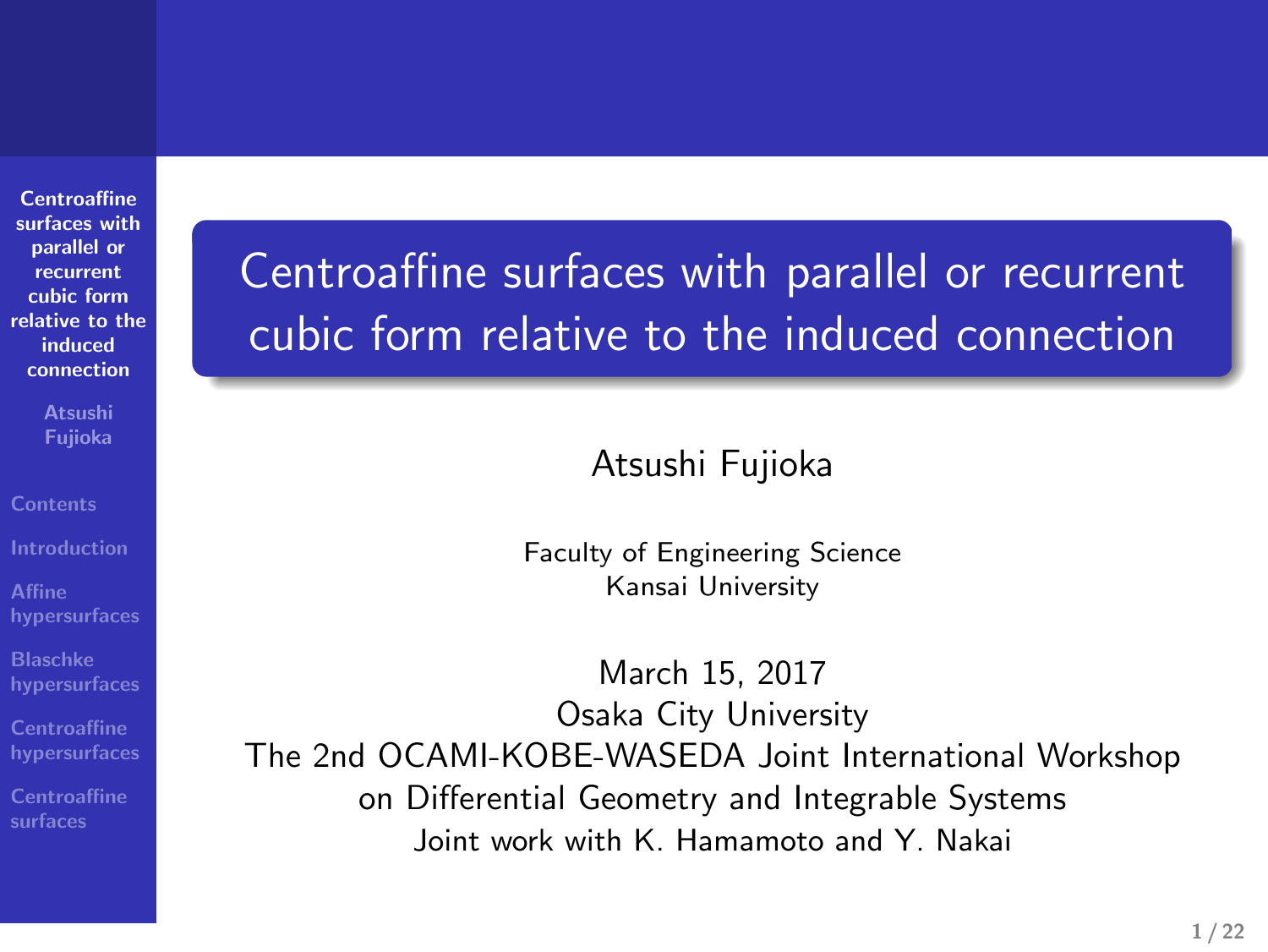## **Contents**



**Centroaffine surfaces**

- **1** Introduction
- **2** Affine hypersurfaces

**3** Blaschke hypersurfaces

**4** Centroaffine hypersurfaces

**5** Centroaffine surfaces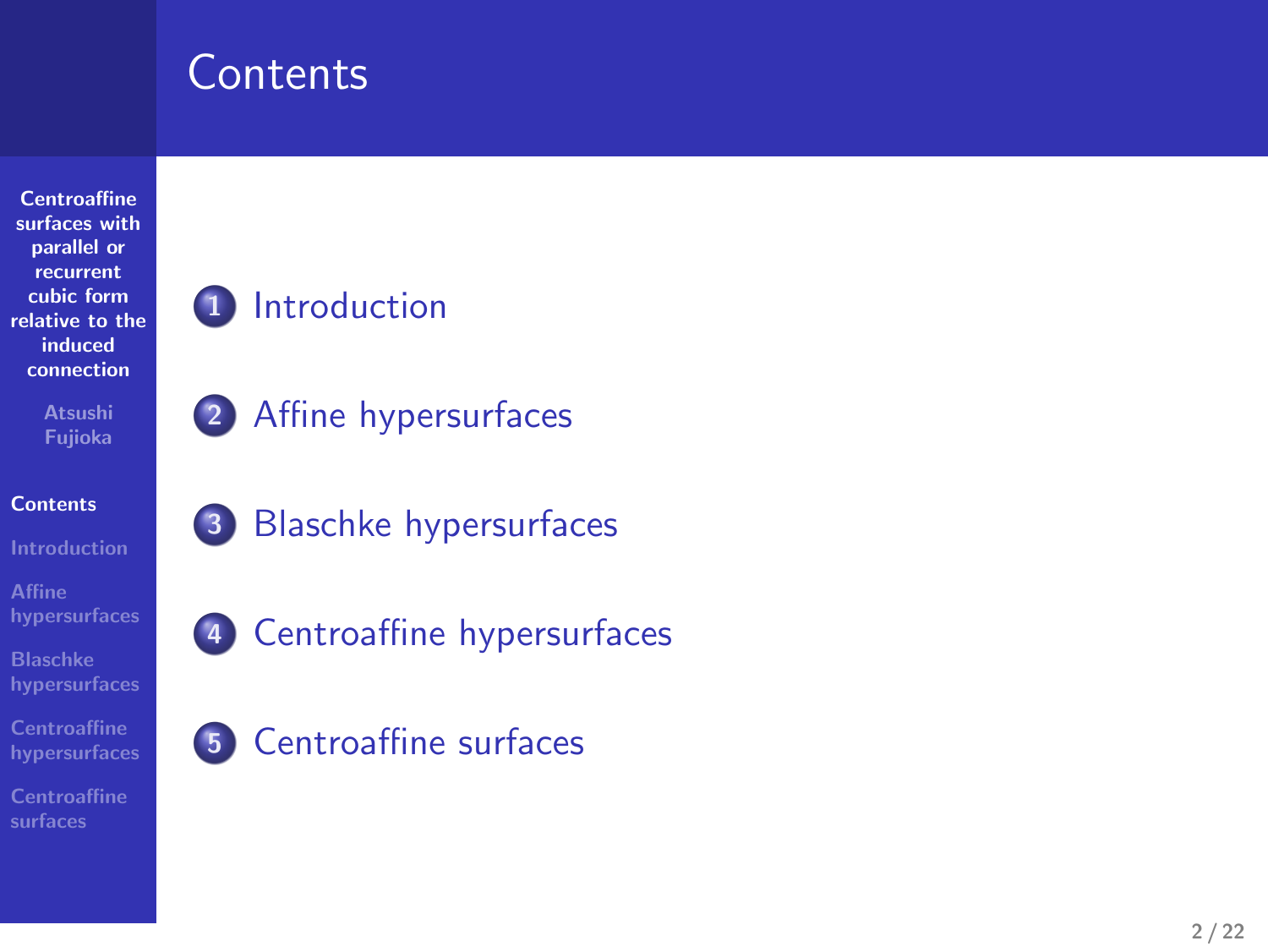## Backgrounds

*◦* Equiaffine differential geometry

piece of a quadric. *•* 1989 Nomizu-Pinkall:

*•* Maschke-Pick-Berwald's Theorem:

- **Centroaffine surfaces with parallel or recurrent cubic form relative to the induced connection**
- 

#### **Contents Introduction**

- **Affine hypersurfaces Blaschke hypersurfaces**
- **Centroaffine hypersurfaces**
- **Centroaffine surfaces**
- 
- *·* Equiaffinely homogeneous *·* An improper affine sphere

*·* A graph of a cubic polynomial

a piece of a Cayley surface:  $z = xy - \frac{1}{2}$ 

*·* A ruled surface

*◦* Cubic form: A fundamental invariant for affine hypersurfaces

A Blaschke hypersurface with vanishing cubic form is a

If the cubic form of a Blaschke surface does not vanish and is parallel relative to the induced connection, the surface is

 $\frac{1}{3}x^3$ .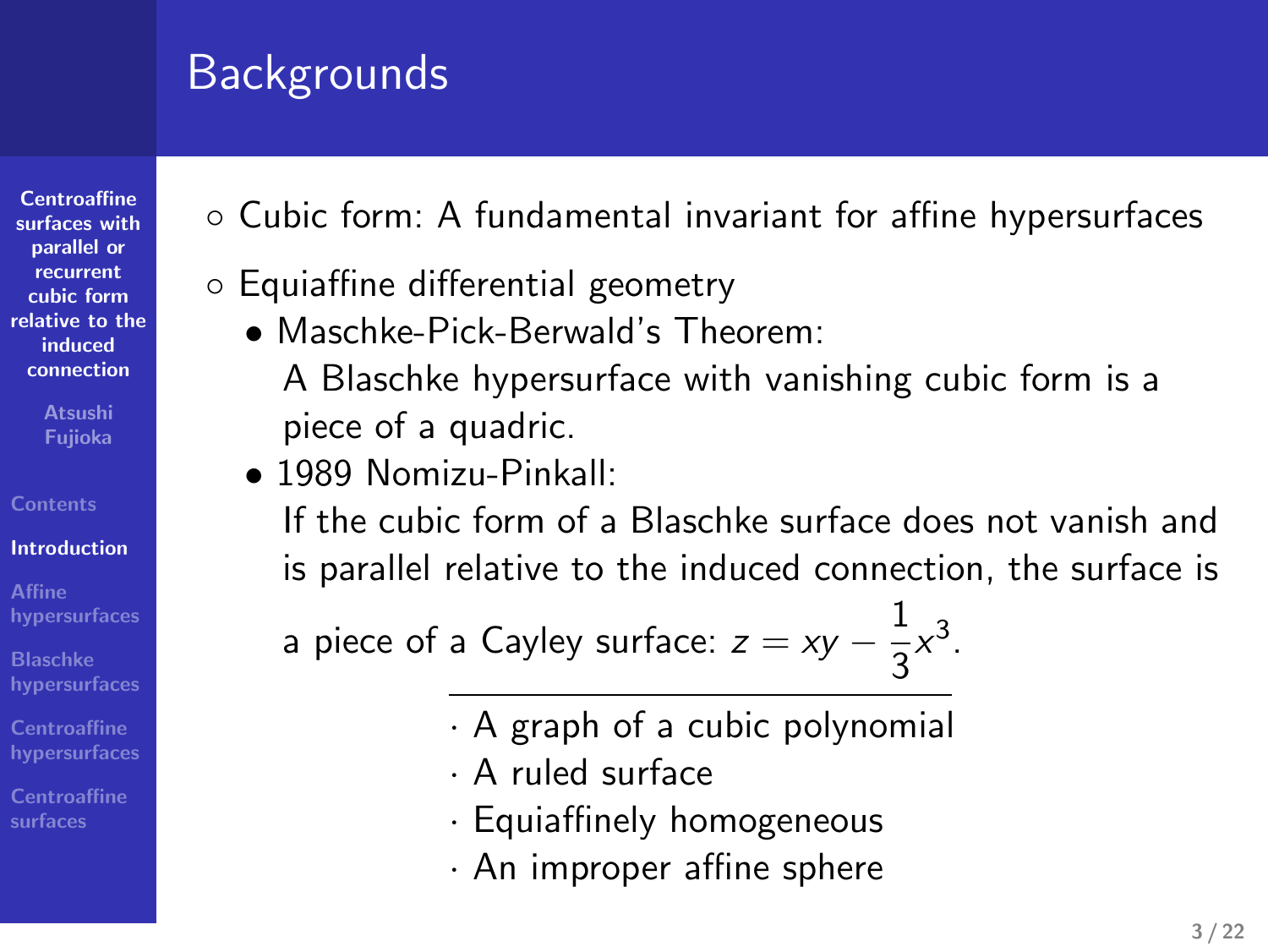## Problem

Problem

*•* Quadrics

form.

**Centroaffine surfaces with parallel or recurrent cubic form relative to the induced connection**

**Introduction**

**Affine hypersurfaces**

**Blaschke hypersurfaces Centroaffine hypersurfaces**

**Centroaffine surfaces**

*·* Projective minimal

*·* Centroaffine minimal

*•* A ruled surface given by

Characterize fundamental centroaffine surfaces by the cubic

 $f(x, y) = A'(x) + yA(x)$ 

*·* The curvature of the centroaffine metric is 1.

 $\sqrt{ }$  $\mathcal{L}$ 

*A A ′ A ′′*  $\setminus$ 

 $\neq 0$ .

*◦* Examples of fundamental centroaffine surfaces

*A* is an **R** 3 -valued function s.t. det

*·* The Pick function vanishes.

#### **4 / 22**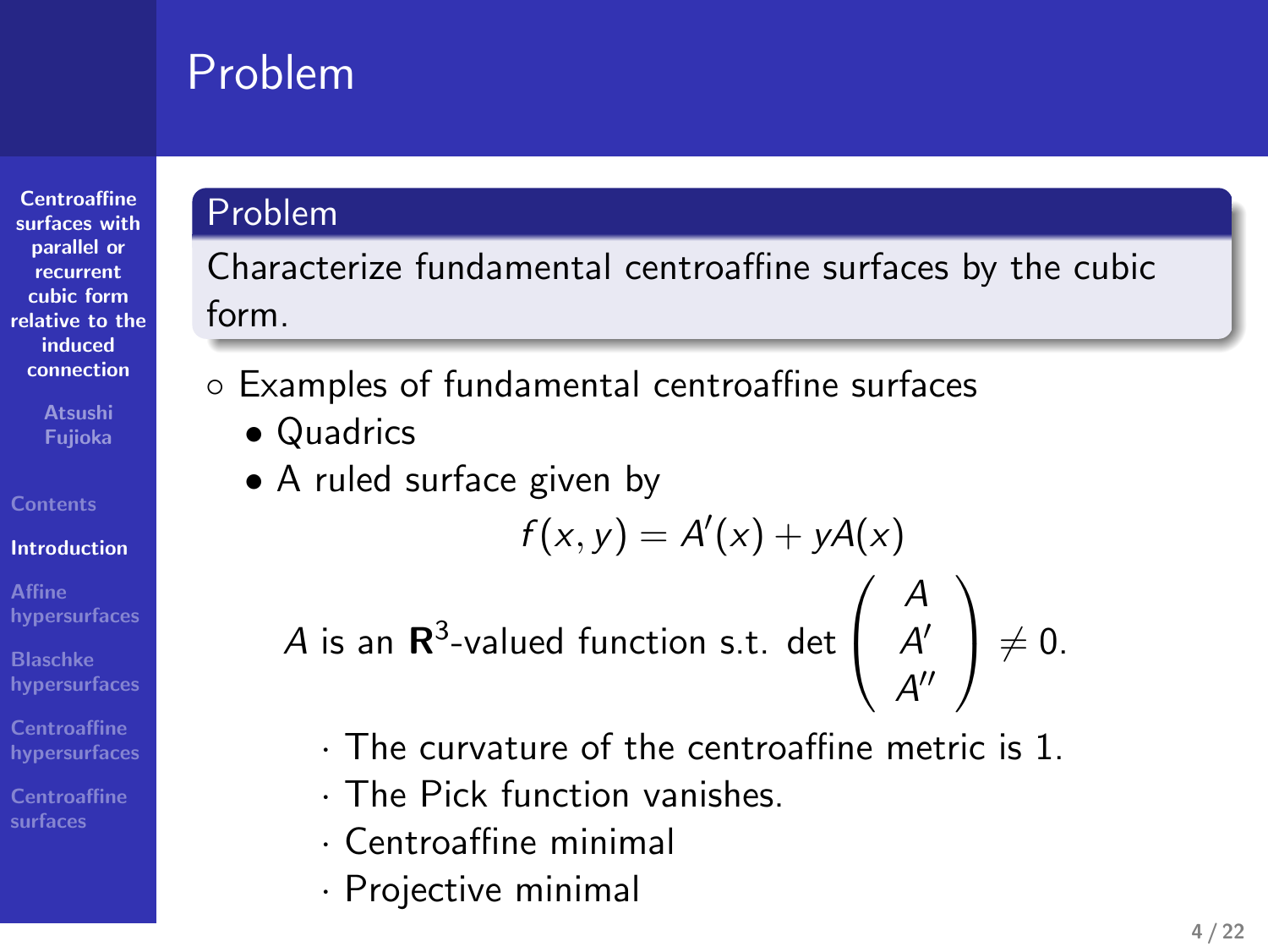## Euclidean differential geometry and affine differential geometry

*·* Study properties invariant under the Euclidean

Consider hypersurfaces in the Euclidean space.

*·* Choose a transversal vector field. *◦* Equiaffine differential geometry

*◦* Centroaffine differential geometry *·* Take a radial vector field.

*•* Euclidean differential geometry *· ∃* a unit normal vector field

*•* Affine differential geometry

transformation.

transformation.

**Centroaffine surfaces with parallel or recurrent cubic form relative to the induced connection**

**Fujioka**

**Contents**

**Affine hypersurfaces**

**Blaschke hypersurfaces**

- **Centroaffine surfaces**
- transformation fixing the origin.

*·* Study properties invariant under the affine

*·* Take a Blaschke normal vector field.

*·* Study properties invariant under the equiaffine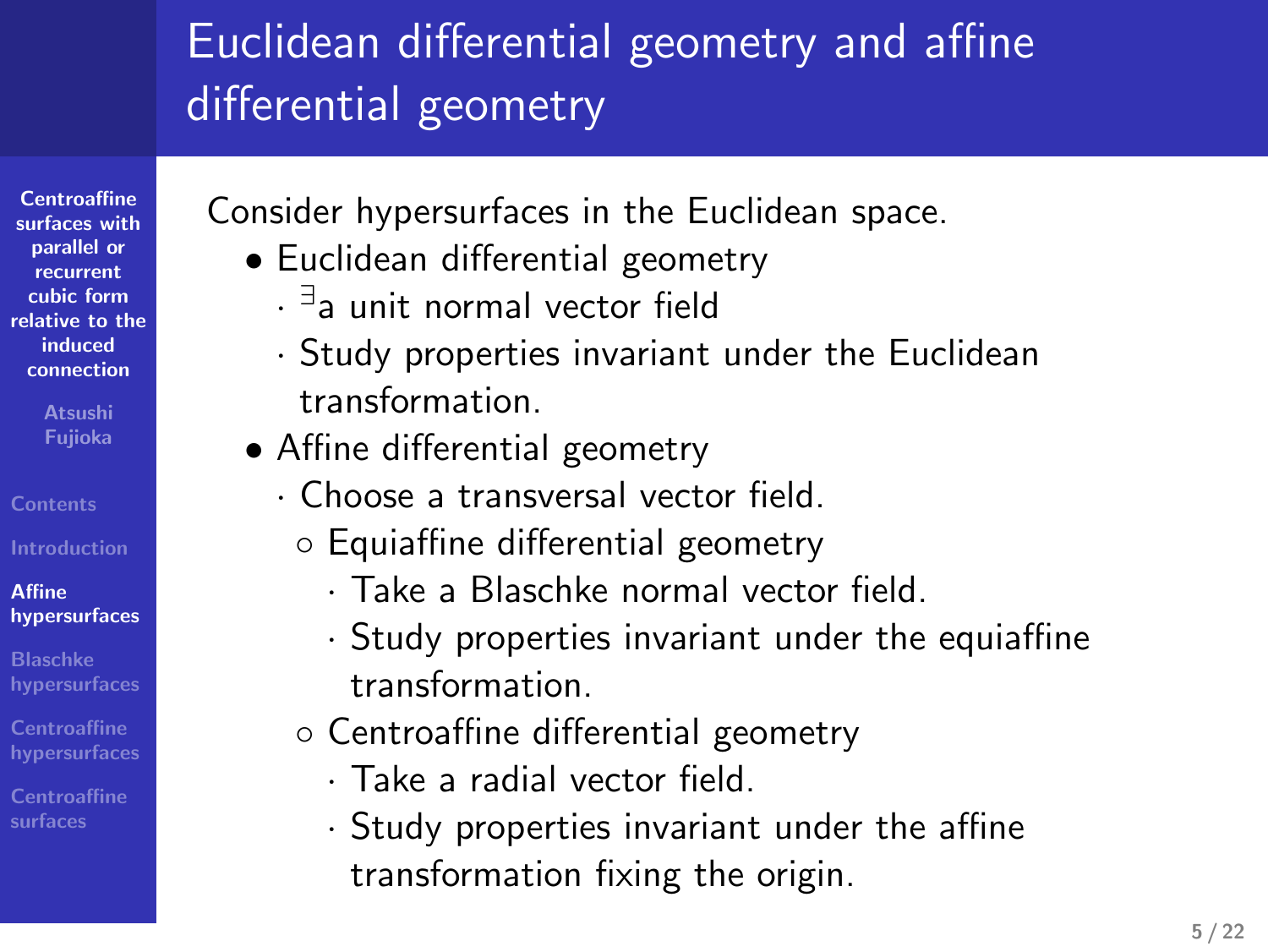#### Gauss-Weingarten formula Euclidean differential geometry

**Centroaffine surfaces with parallel or recurrent cubic form relative to the induced connection**

**Atsushi Fujioka**

#### **Affine hypersurfaces**

**Blaschke hypersurfaces Centroaffine hypersurfaces Centroaffine surfaces**

 $f : M^n \rightarrow \mathbf{R}^{n+1}$ : a hypersurface

D: the standard flat connection on 
$$
\mathbb{R}^{n+1}
$$

$$
X,Y\in\mathfrak{X}(M)
$$

*◦* Euclidean differential geometry

*n*: a unit normal vector field

=*⇒* Gauss-Weingarten formula:

$$
\begin{cases} D_X f_* Y = f_* \nabla_X Y + h(X, Y) n \quad \text{(Gauss)}\\ D_X n = -f_* S X \qquad \qquad \text{(Weingarten)} \end{cases}
$$

*∇*: the Levi-Civita connection *h*: the second fundamental form

*S*: the shape operator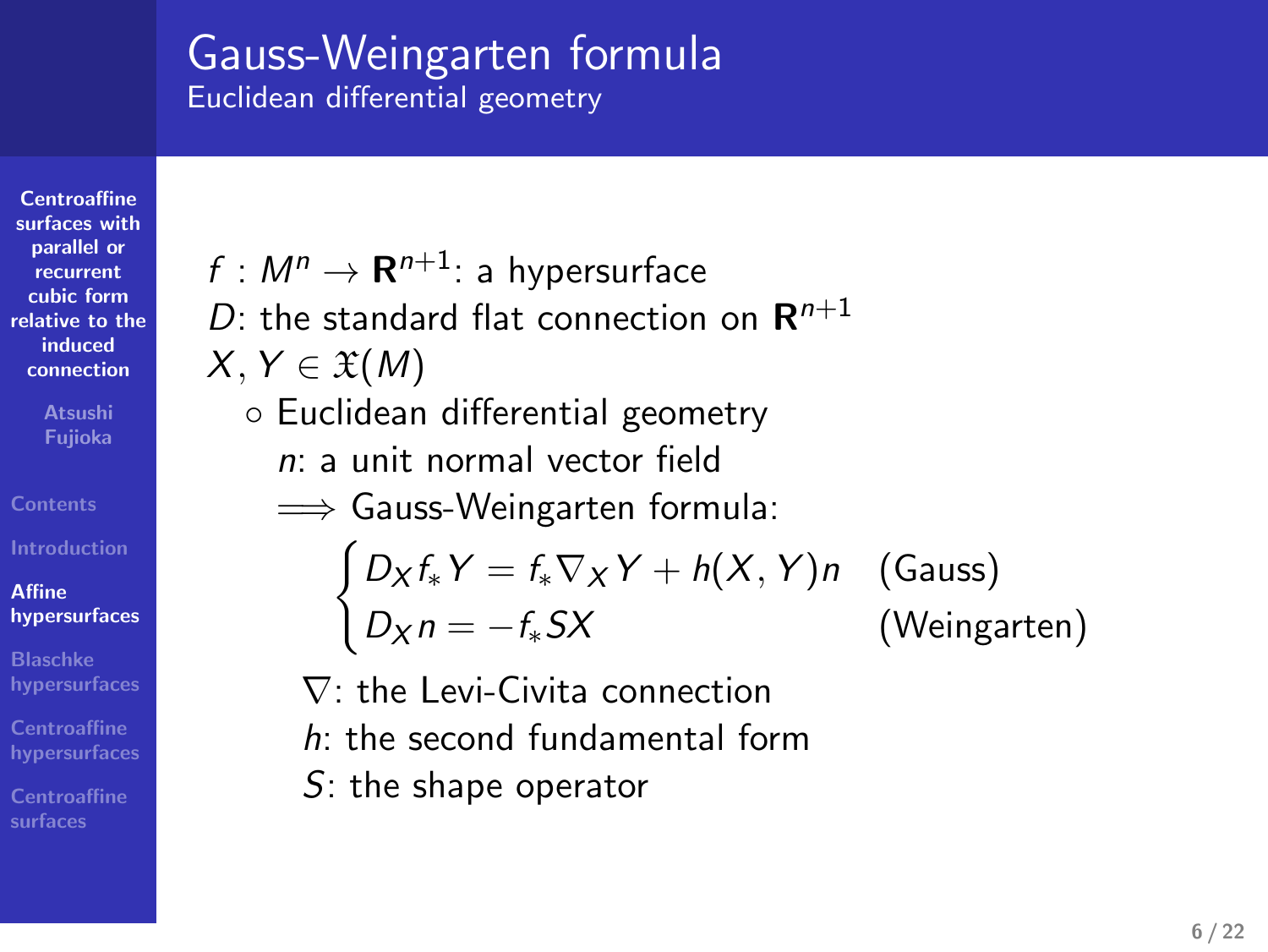#### Gauss-Weingarten formula Affine differential geometry

 $f : M^n \rightarrow \mathbf{R}^{n+1}$ : a hypersurface

*◦* Affine differential geometry *ξ*: a transversal vector field =*⇒* Gauss-Weingarten formula:

*X, Y ∈* X(*M*)

*D*: the standard flat connection on **R** *n*+1

 $\int D_X f_* Y = f_* \nabla_X Y + h(X, Y) \xi$  (Gauss)

 $D_X \xi = -f_* S X + \tau(X) \xi$  (Weingarten)

**Centroaffine surfaces with parallel or recurrent cubic form relative to the induced connection**

**Affine**

**hypersurfaces Blaschke hypersurfaces**

**Centroaffine surfaces**

*S*: the affine shape operator *τ* : the transversal connection form

*f* is called an affine hypersurface. *∇*: the induced connection *h*: the affine fundamental form Considered as a metric.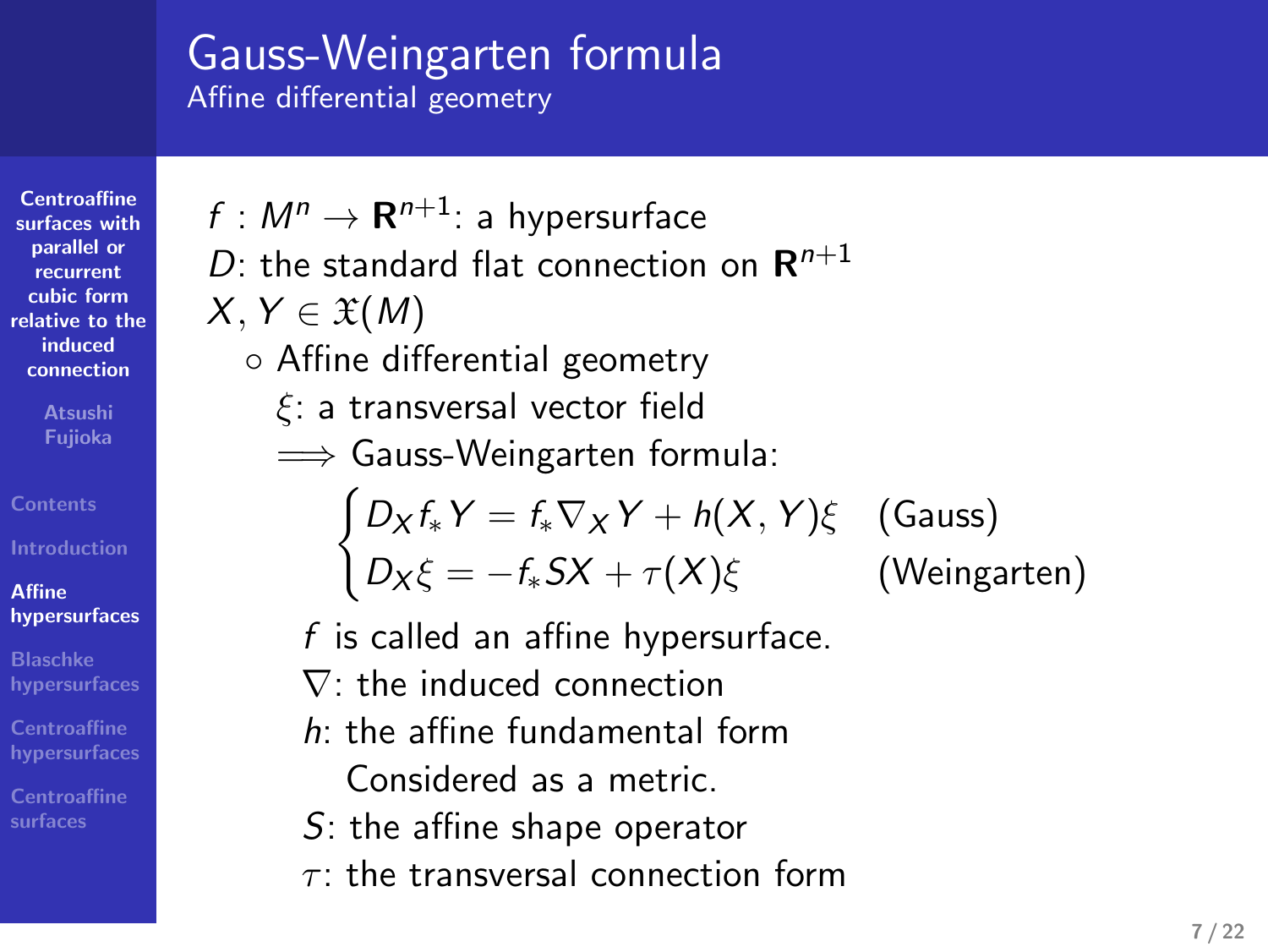## Nondegenerate, definite or indefinite affine hypersurfaces

*f* : nondegenerate (resp. definite, indefinite) *⇕* def. *h*: nondegenerate (resp. definite, indefinite)

The above definition is independent of the choice of the

### **Centroaffine surfaces with parallel or recurrent cubic form relative to the induced connection**

**Contents**

**Affine hypersurfaces**

**Blaschke hypersurfaces Centroaffine hypersurfaces**

**Centroaffine surfaces**

Proof

Definition

Proposition

 $\bar{\xi} := \varphi \xi + f_* Z \ (\varphi : M \to \mathbf{R} \setminus \{0\}, Z \in \mathfrak{X}(M)) \implies \varphi \bar{h} = h$ 

 $f : M^n \to \mathbf{R}^{n+1}$ : an affine hypersurface

*h*: the affine fundamental form

transversal vector field *ξ*.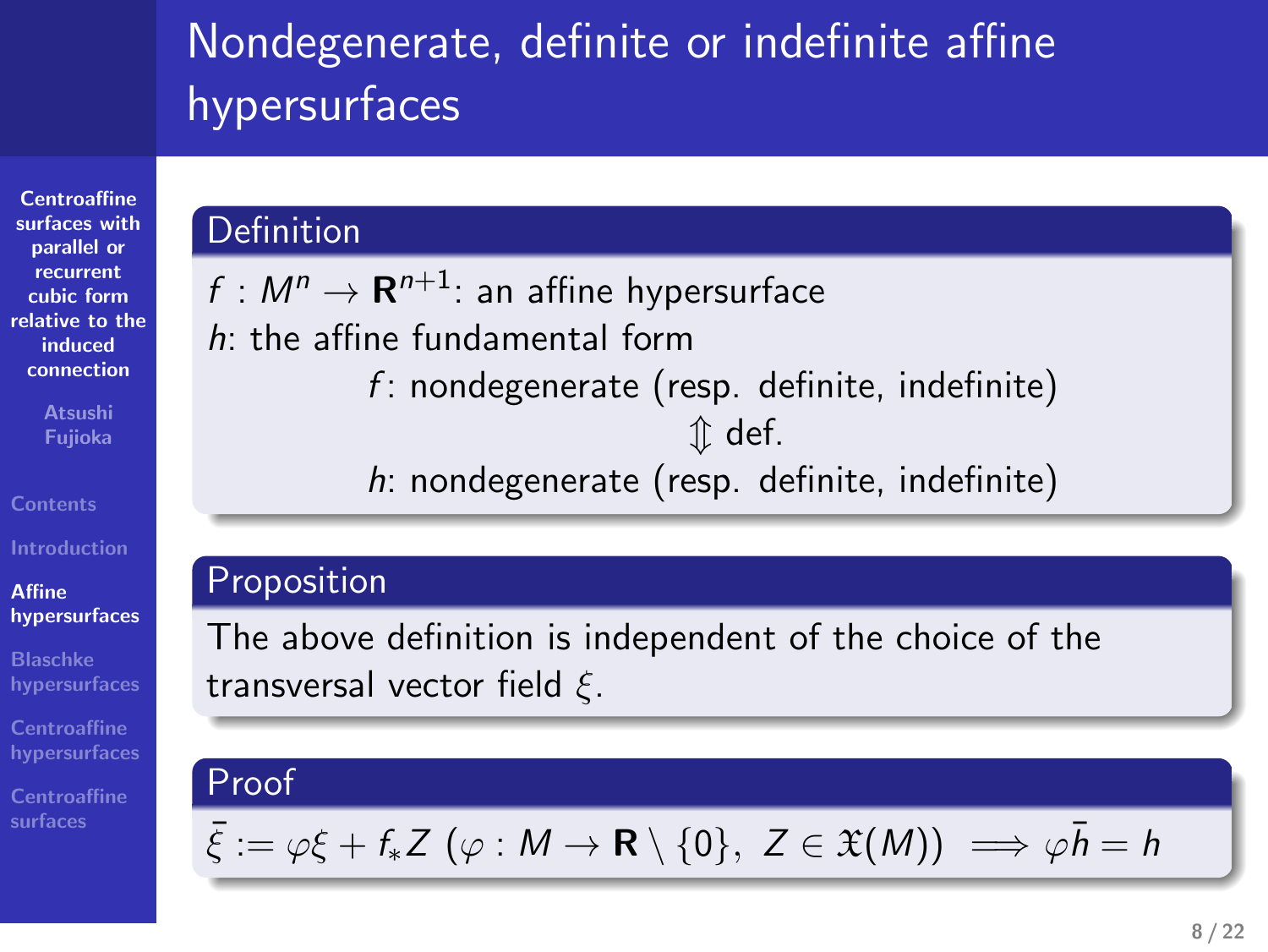## Cubic form

**Centroaffine surfaces with parallel or recurrent cubic form relative to the induced connection Atsushi Fujioka**

**Affine hypersurfaces**

**Blaschke hypersurfaces Centroaffine hypersurfaces**

**Centroaffine surfaces**

Codazzi equation

 $f : M^n \to \mathbf{R}^{n+1}$ : an affine hypersurface

*∇*: the induced connection *h*: the affine fundamental form *τ* : the transversal connection form

 $(\nabla_X h)(Y, Z) + \tau(X)h(Y, Z) = (\nabla_Y h)(X, Z) + \tau(Y)h(X, Z)$ 

The cubic form:

 $X, Y, Z \in \mathfrak{X}(M)$ 

$$
C(X, Y, Z) := (\nabla_X h)(Y, Z) + \tau(X)h(Y, Z)
$$

Defines a symmetric (0*,* 3)-tensor.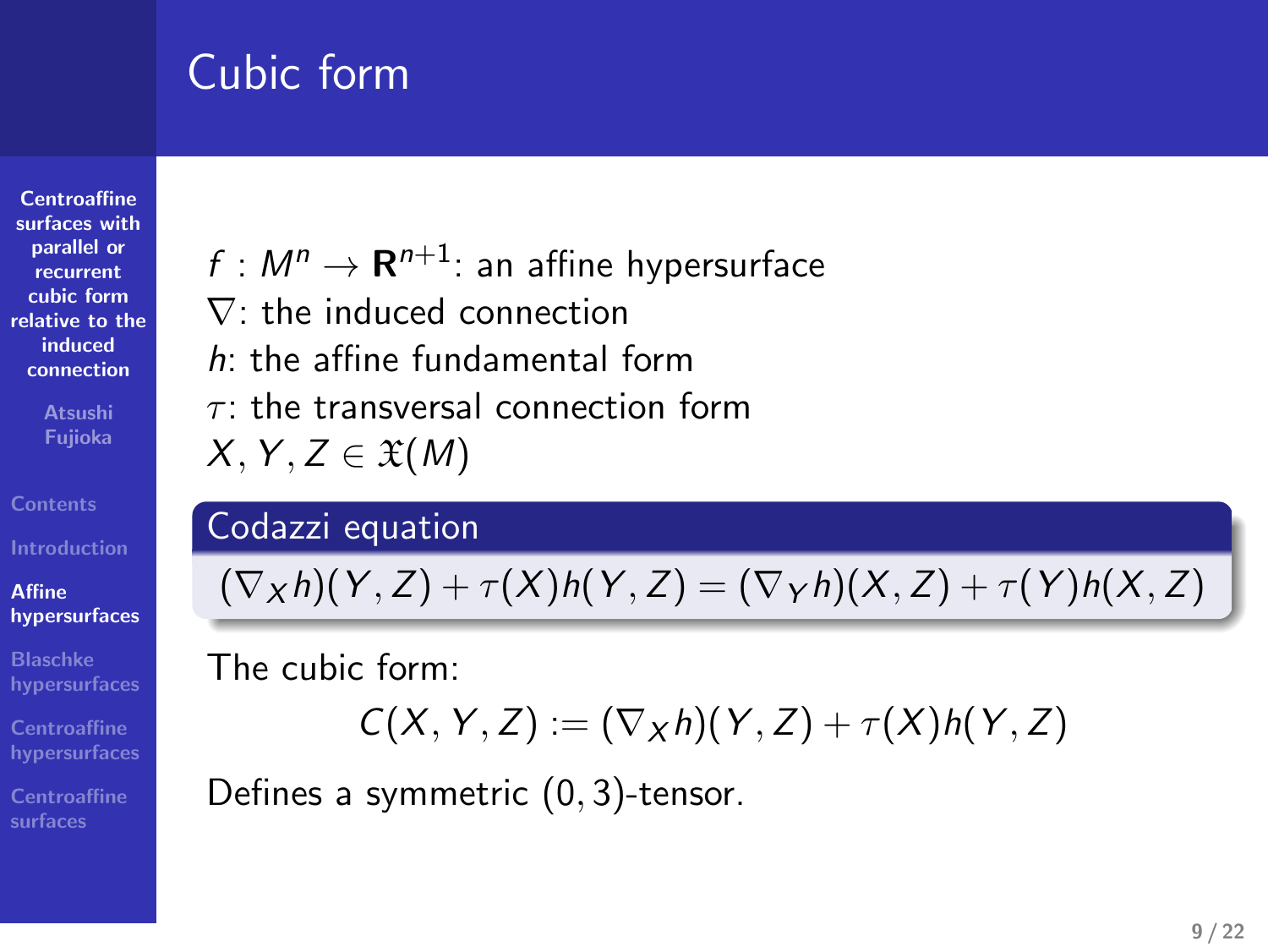### Definition of Blaschke hypersurfaces

 $f : M^n \rightarrow \mathbf{R}^{n+1}$ : a nondegenerate affine hypersurface *θ*: the volume form induced by the immersion *f*

 $\theta(X_1, \ldots, X_n) := \omega(f_*X_1, \ldots, f_*X_n, \xi) \quad (X_1, \ldots, X_n \in \mathfrak{X}(M))$ *ω*: a parallel volume form with respect to the flat connection *D ωh*: the volume form with respect to the affine fundamental

 $\omega_h(X_1,\ldots,X_n):=|\mathrm{det}(h(X_i,X_j))|^{\frac{1}{2}}$ 

**Centroaffine surfaces with parallel or recurrent cubic form relative to the induced connection**

**Contents Affine hypersurfaces**

**Fujioka**

form *h*

Proposition

**Blaschke hypersurfaces**

**Centroaffine surfaces**

The above *ξ* is called a Blaschke normal vector field. *f* is called a Blaschke hypersurface. *h* is called a Blaschke metric.

*∃ ξ* (unique up to the sign) s.t. *τ* = 0 & *θ* = *ω<sup>h</sup>*

 $X_1, \ldots, X_n \in \mathfrak{X}(M)$  s.t.  $\theta(X_1, \ldots, X_n) = 1$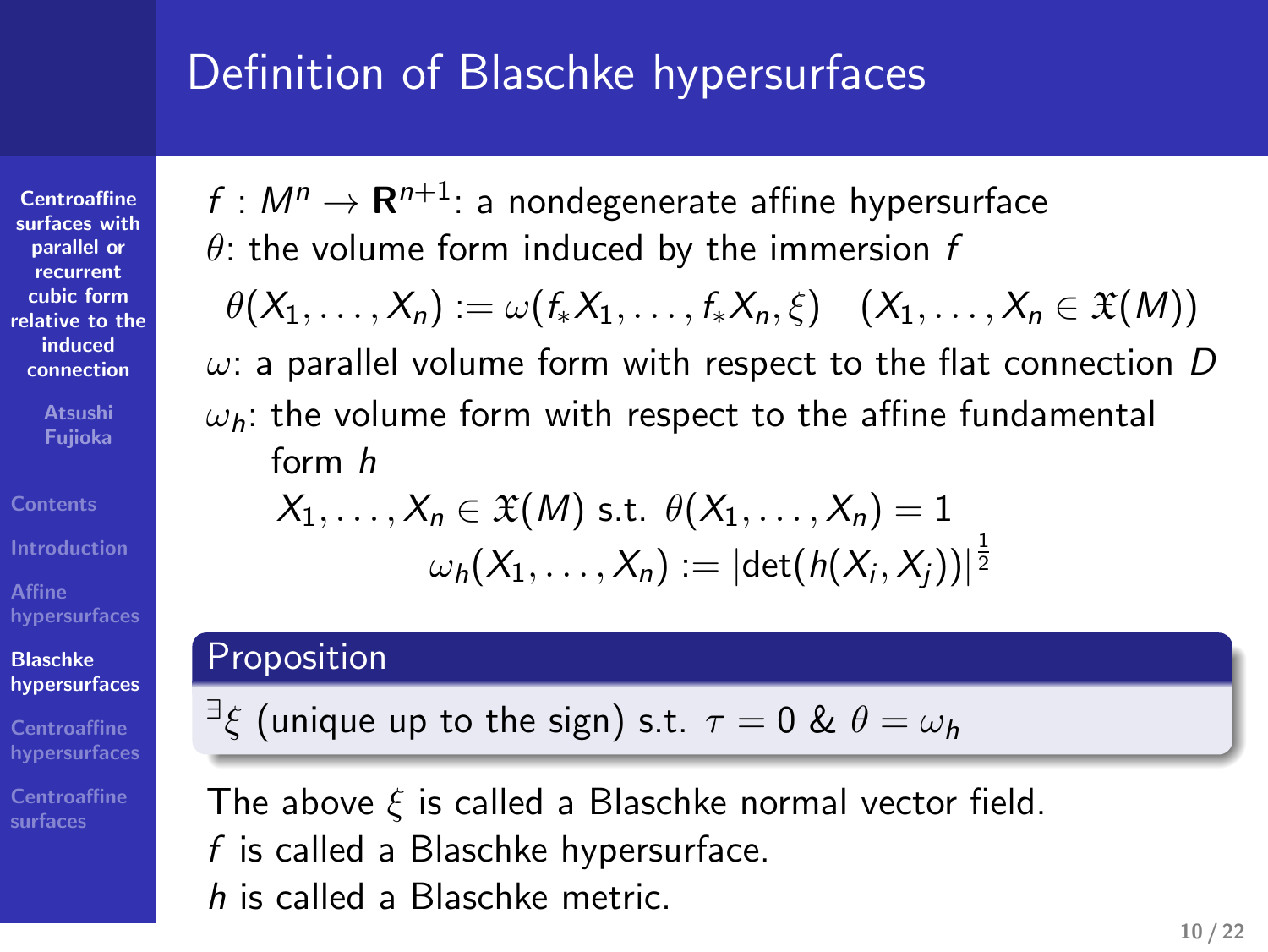## Characterizations by the cubic form

**Centroaffine surfaces with parallel or recurrent cubic form relative to the induced connection Fujioka**

**Affine hypersurfaces Blaschke hypersurfaces**

**Centroaffine surfaces**

 $f : M^n \rightarrow \mathbf{R}^{n+1}$ : a Blaschke hypersurface *C*: the cubic form Maschke-Pick-Berwald's theorem

 $C = 0 \implies f$ : a piece of a quadric

*∇*: the induced connection

Theorem (Nomizu-Pinkall 1989)

 $n = 2$ ,  $\nabla C = 0$ ,  $C \neq 0 \implies f$ : a piece of a Cayley surface

1988 Vrancken:  $n = 3$ ,  $\nabla C = 0$ ,  $C \neq 0$ 

*∇*ˆ : the Levi-Civita connection for the affine fundamental form *h* 1989 Magid-Nomizu:  $n = 2$ ,  $\hat{\nabla} C = 0$ ,  $C \neq 0$ 2011 Hu-Li-Vrancken: *n*: arbitrary & *h*: definte 2011 Hu-Li-Li-Vrancken: *n*: arbitrary & *h*: Lorentzian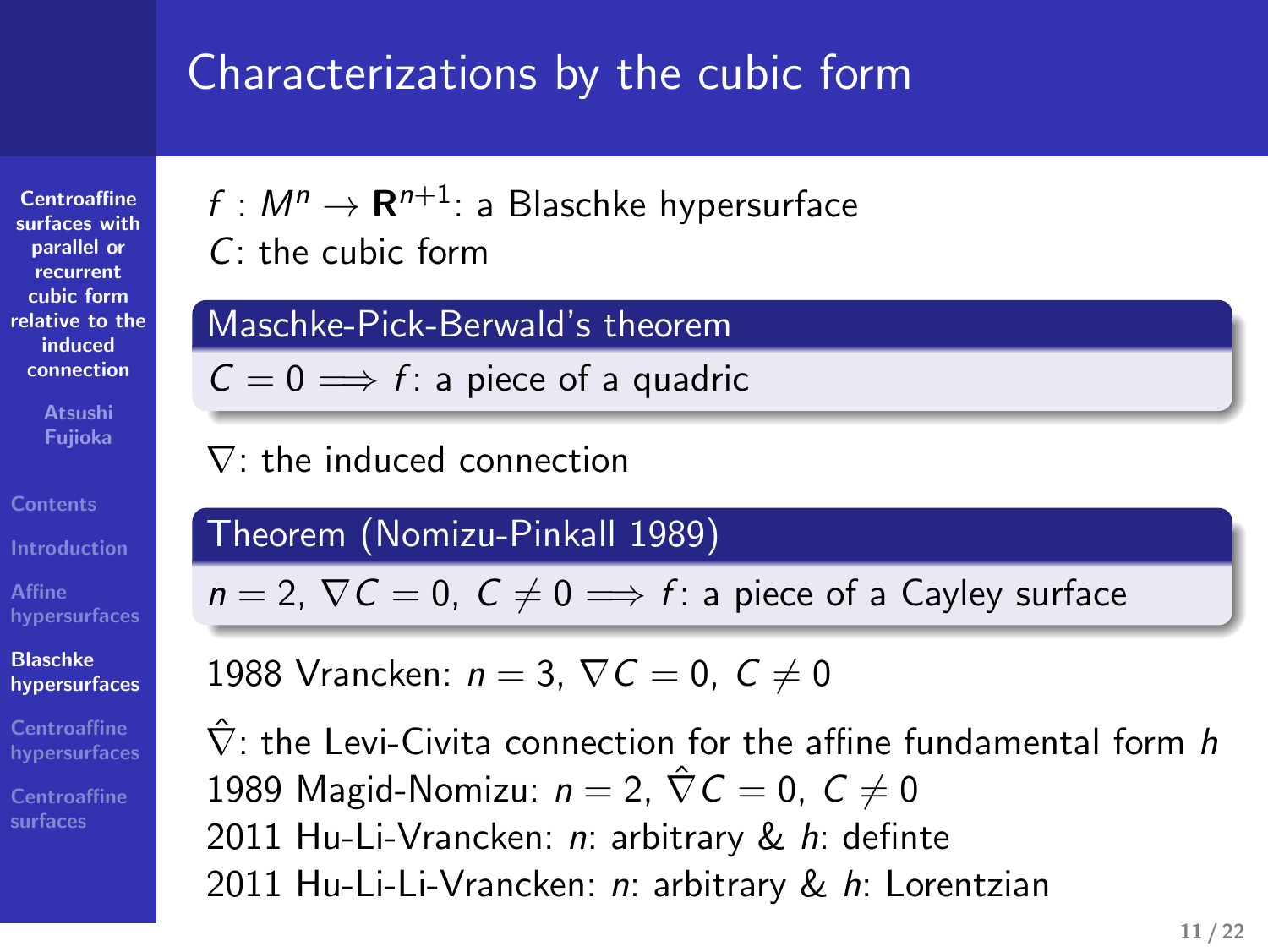# Definition of centroaffine hypersurfaces

**Centroaffine surfaces with parallel or recurrent cubic form relative to the induced connection**

**Atsushi Fujioka**

**Centroaffine surfaces**

**Affine hypersurfaces Blaschke hypersurfaces Centroaffine hypersurfaces**

 $\xi := -\sum_{n=1}^{n+1} x_i \frac{\partial}{\partial x_i}$ 

**Definition** 

$$
\sum_{i=1}^{N} \frac{\partial x_i}{\partial x_i}
$$
 Weingarten formula:

 $f : M^n \rightarrow \mathbf{R}^{n+1}$ : a hypersurface

$$
D_X\xi=-f_*X
$$

*f* : a centroaffine hypersurface *⇕* def. The radial vector intersects with the tangent space transversally at any point.

$$
S = \text{the identity}, \ \tau = 0
$$

The affine fundamental form *h* is called a centroaffine metric.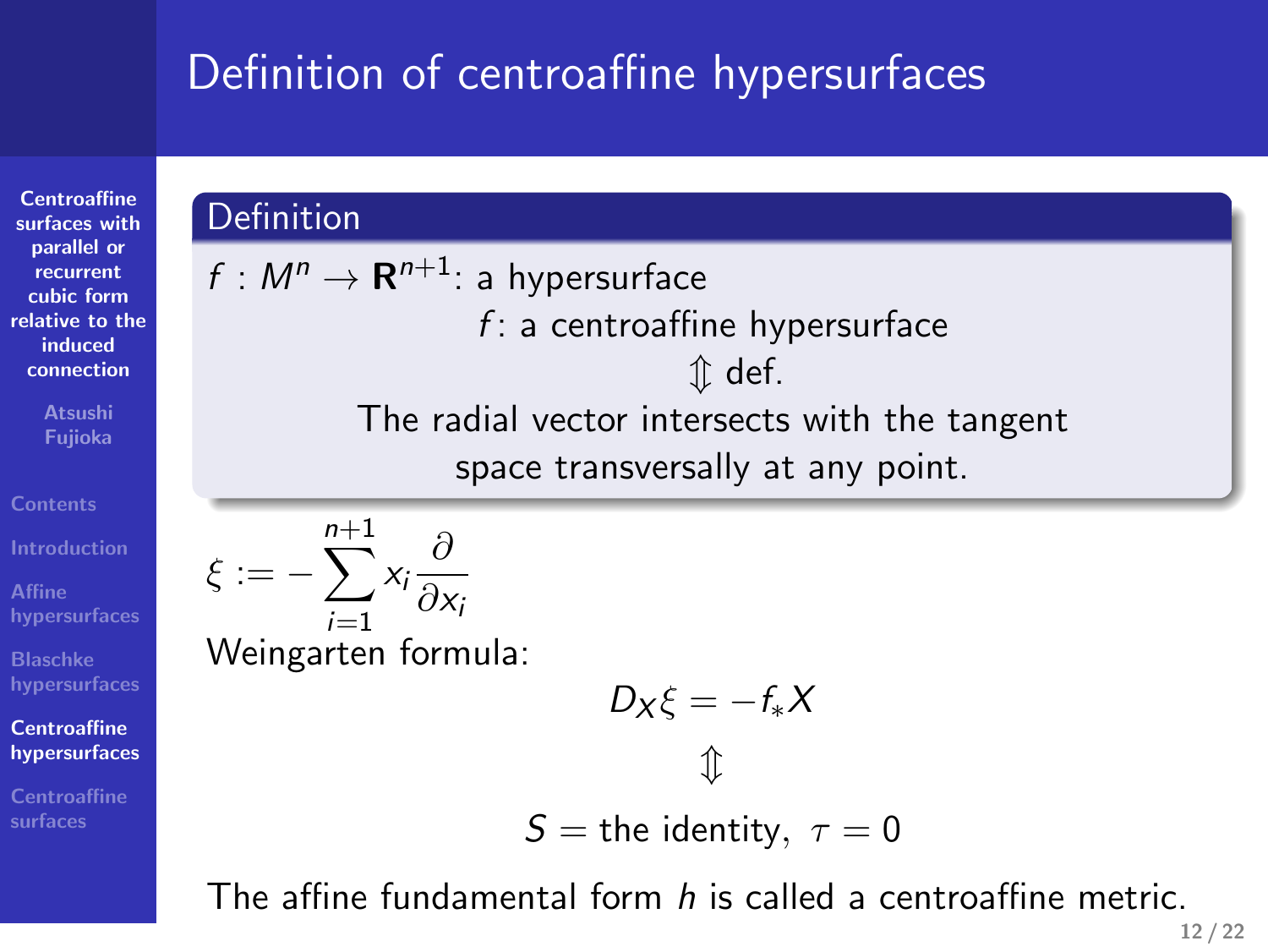### Fundamental facts

**Centroaffine surfaces with parallel or recurrent cubic form relative to the induced connection**

**Fujioka**

**Affine hypersurfaces Blaschke hypersurfaces Centroaffine hypersurfaces Centroaffine surfaces**

Consider nondegenerate centroaffine hypersurfaces.  $f : M^n \to \mathbf{R}^{n+1}$ : a centroaffine hypersurface *C*: the cubic form

#### **Proposition**

 $\overline{C} = 0 \Longrightarrow f$ : a piece of a quadric centered at the origin

*∇*: the induced connection *∇*ˆ : the Levi-Civita connection for the centroaffine metric *h* 1991 Li-Wang:  $\hat{\nabla} C = 0$  & flat 2015 Hildebrand:  $\hat{\nabla} C = 0$  ( $\nabla C = 0$ ) 2017 Cheng-Hu-Moruz: *∇*ˆ *C* = 0 & *h*: definite (geometric)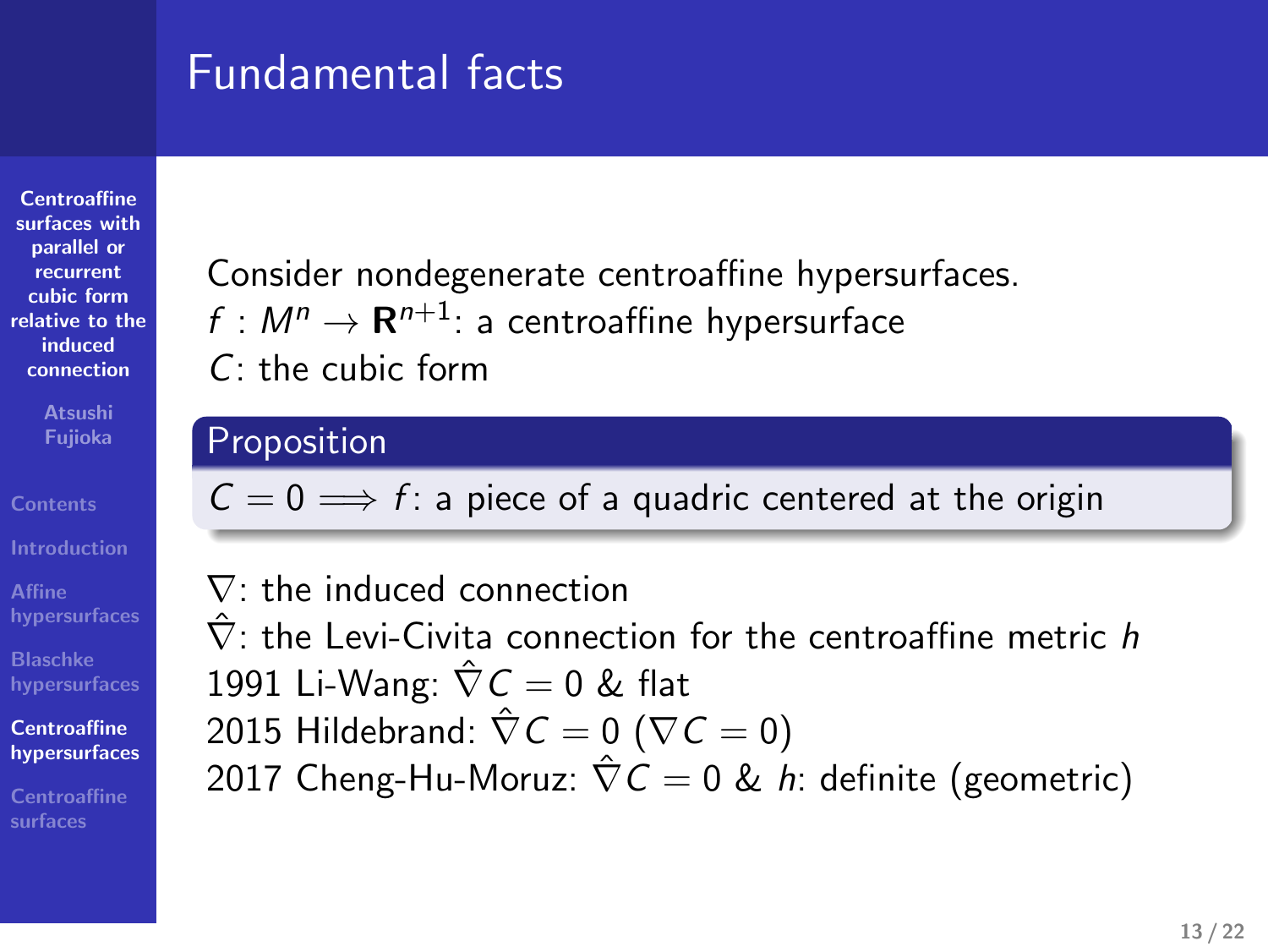## Tchebychev form

**Centroaffine surfaces with parallel or recurrent cubic form relative to the induced connection Atsushi Fujioka**

**Affine hypersurfaces Blaschke hypersurfaces Centroaffine hypersurfaces Centroaffine surfaces**

 $f : M^n \to \mathbf{R}^{n+1}$ : a centroaffine hypersurface *h*: the centroaffine metric *C*: the cubic form *X ∈* X(*M*) Define a  $(1, 1)$ -tensor  $A_X$  by

$$
C(X, Y, Z) = h(A_X(Y), Z) \quad (\forall Y, Z \in \mathfrak{X}(M)).
$$

Define a 1-form tr*hC* by

$$
(\operatorname{tr}_h C)(X) = \operatorname{tr} A_X.
$$

 $T := \frac{1}{1}$  $\frac{1}{n}$ tr<sub>h</sub>C is called a Tchebychev form.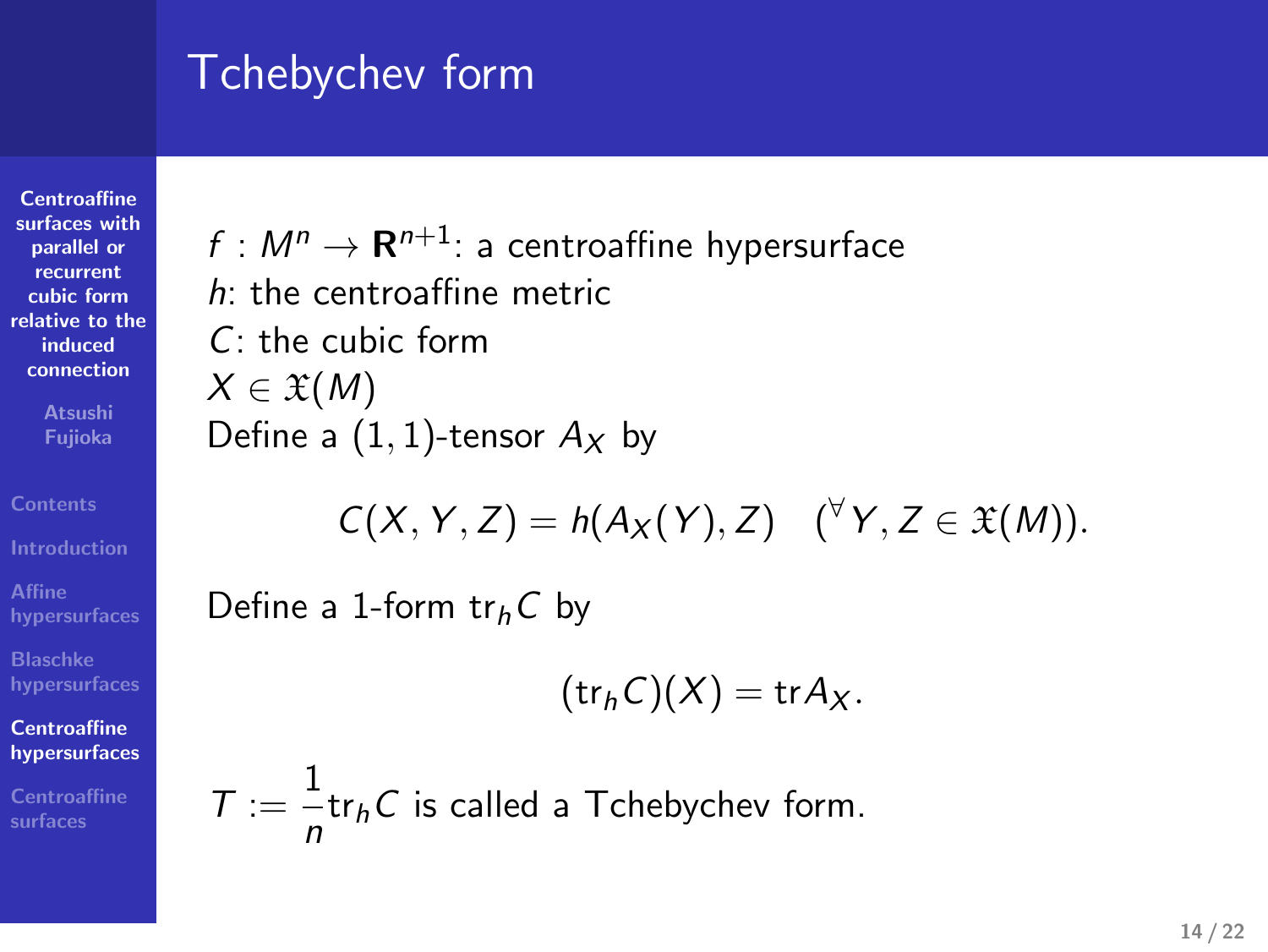## Traceless part of the cubic form

**Centroaffine surfaces with parallel or recurrent cubic form relative to the induced connection Atsushi Fujioka**

**Affine hypersurfaces Blaschke hypersurfaces Centroaffine hypersurfaces Centroaffine surfaces**

*C*: the cubic form *T*: the Tchebychev form

 $f : M^n \rightarrow \mathbf{R}^{n+1}$ : a centroaffine hypersurface

$$
X, Y, Z \in \mathfrak{X}(M)
$$

*h*: the centroaffine metric

$$
\tilde{C}(X, Y, Z) := C(X, Y, Z) - \frac{n}{n+2} (T(X)h(Y, Z) + T(Y)h(Z, X) + T(Z)h(X, Y))
$$

(traceless part of *C*)

### Remark

 $\tilde{C}$  coincides with the cubic form as a Blaschke hypersurface.

*∇*ˆ : the Levi-Civita connection for *h* 1997 Liu-Wang:  $n = 2$ ,  $\hat{\nabla} \tilde{C} = 0$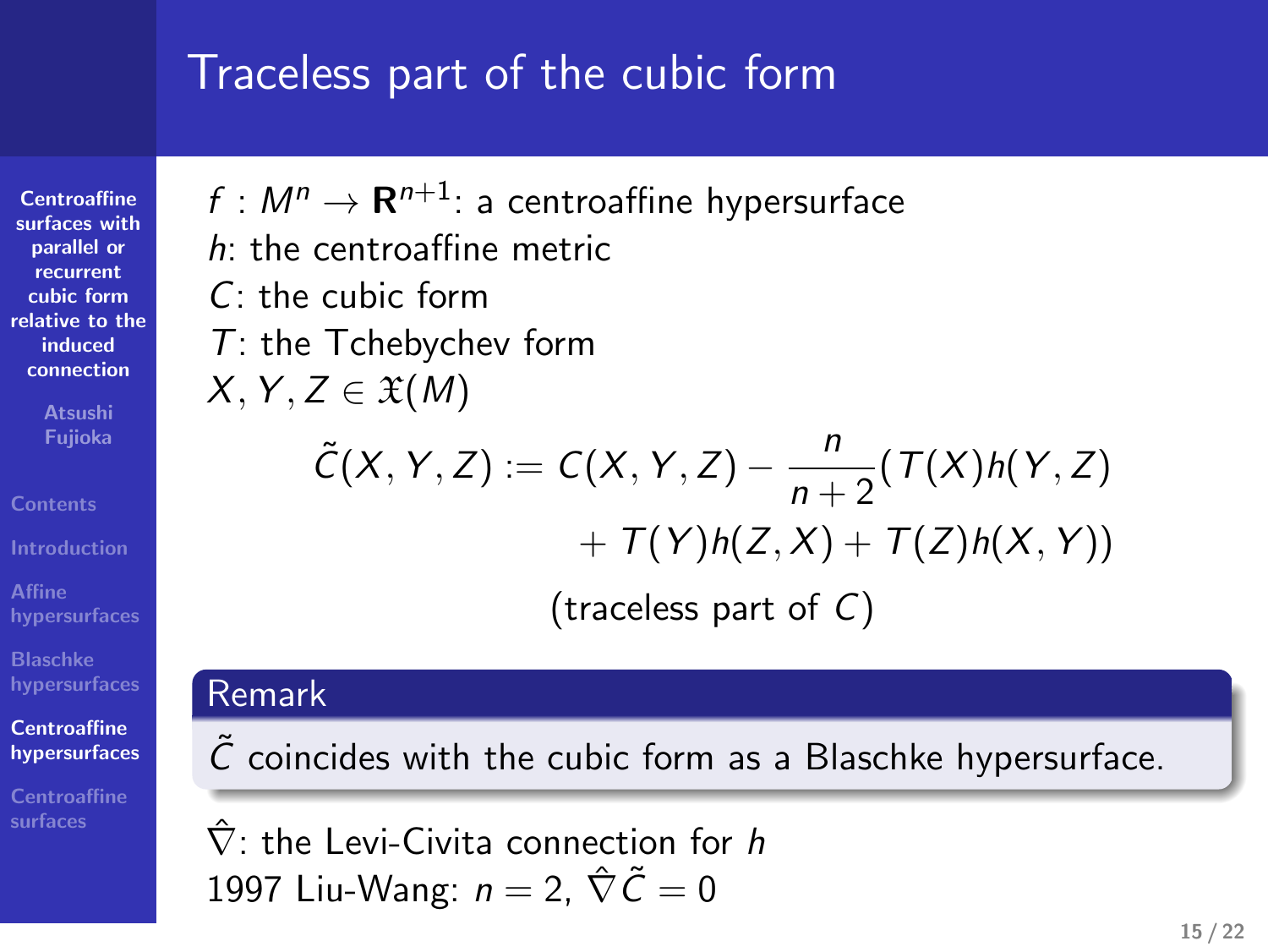## Definiteness and the Euclidean Gaussian curvature

**Centroaffine surfaces with parallel or recurrent cubic form relative to the induced connection Atsushi Fujioka Contents Affine hypersurfaces Blaschke hypersurfaces Centroaffine hypersurfaces**

Proposition

 $f: M^2 \rightarrow {\bf R}^3$ : a centroaffine surface

**Centroaffine surfaces**

*f* : definite (resp. indefinite) *⇕* the Euclidean Gaussian curvature: positive (resp. negative) Proof  $(x_1, x_2)$ : local coordinates Gauss formula:  $f_{x_i x_j} = \Gamma_{ij}^1 f_{x_1} + \Gamma_{ij}^2 f_{x_2} - h(\partial_{x_i}, \partial_{x_j}) f$  (*i* = 1, 2) Take the inner product with the unit normal vector field.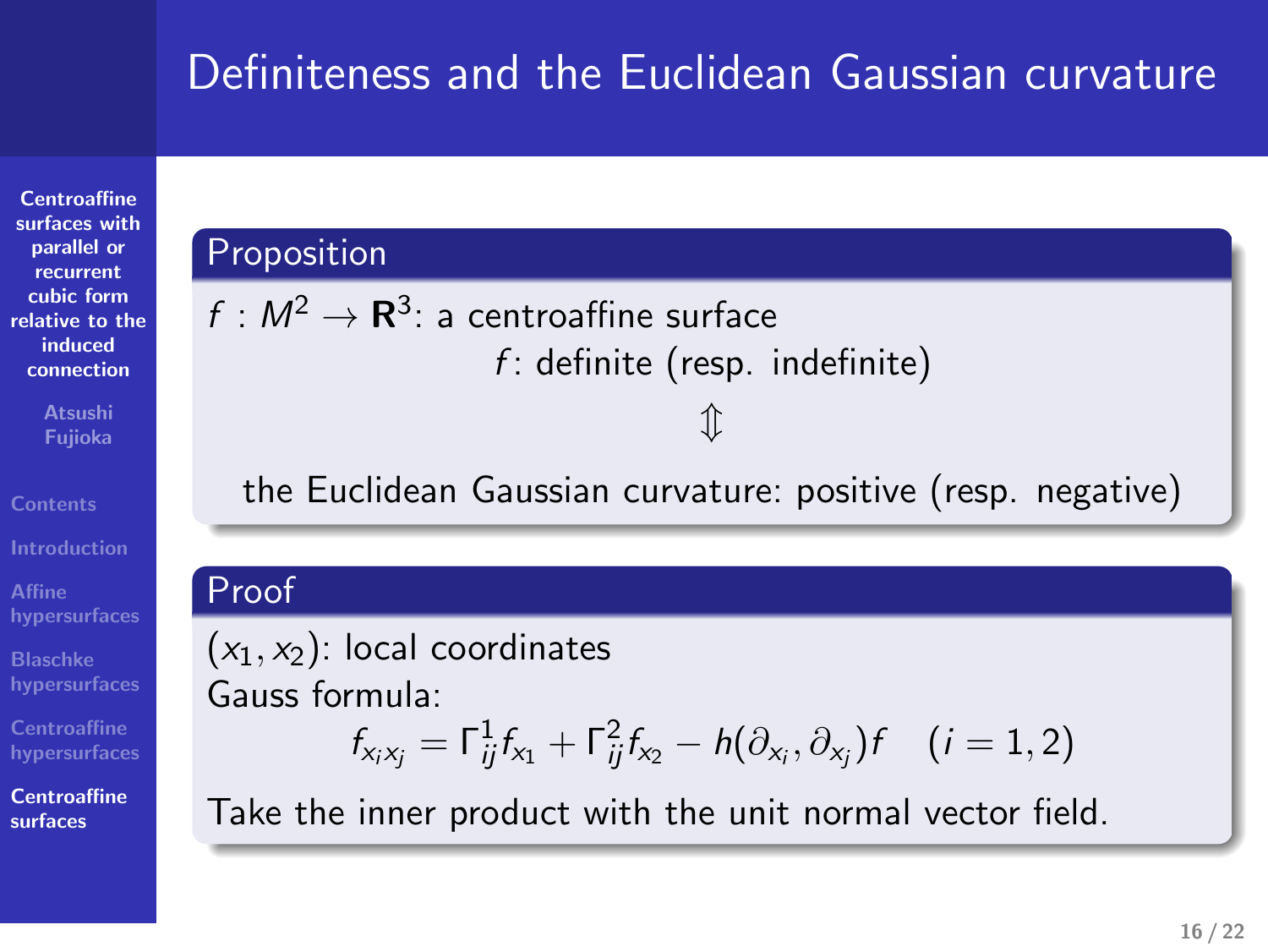## **Notations**

**Centroaffine surfaces with parallel or recurrent cubic form relative to the induced connection Atsushi Fujioka Affine hypersurfaces Blaschke hypersurfaces Centroaffine hypersurfaces Centroaffine surfaces**

Consider the indefinite case.

 $f : M^2 \to \mathbf{R}^3$ : a centroaffine surface

*K*: the Euclidean Gaussian curvature *<* 0

(*u, v*): asymptotic line coordinates

$$
\varphi:=h(\partial_u,\partial_v)
$$

*d*: the signed distance from the origin to the tangent plane

$$
\rho := -\frac{1}{4} \log \left( -\frac{K}{d^4} \right)
$$
\n
$$
a := \varphi \det \left( \begin{array}{c} f \\ f_u \\ f_{uu} \end{array} \right) \Big/ \det \left( \begin{array}{c} f \\ f_u \\ f_v \end{array} \right)
$$
\n
$$
b := \varphi \det \left( \begin{array}{c} f \\ f_v \\ f_v \end{array} \right) \Big/ \det \left( \begin{array}{c} f \\ f_v \\ f_v \end{array} \right)
$$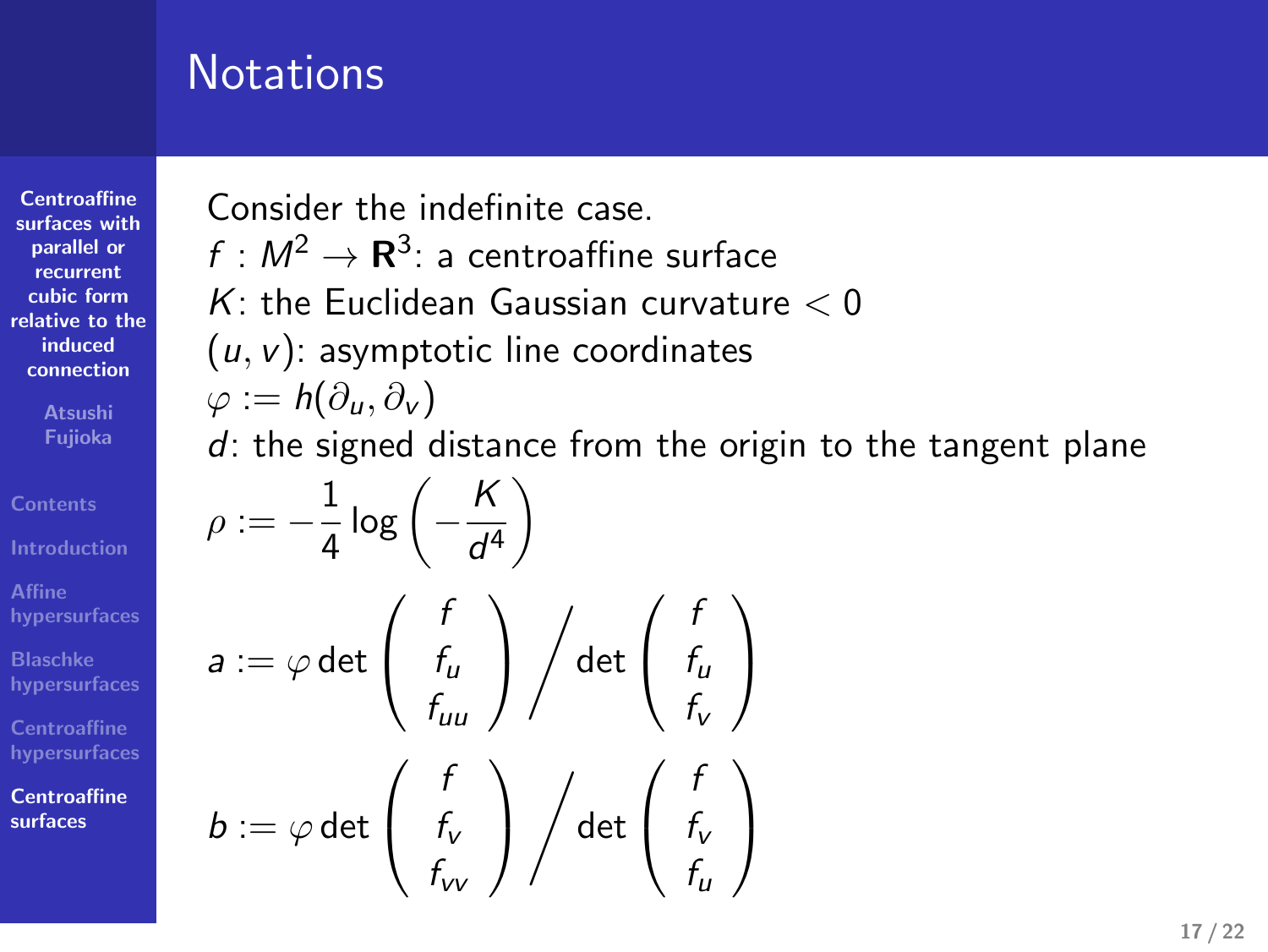# Gauss formula in asymptotic line coordinates

**Centroaffine surfaces with parallel or recurrent cubic form relative to the induced connection**

**Atsushi Fujioka Affine hypersurfaces**

**Blaschke hypersurfaces**

**Centroaffine hypersurfaces Centroaffine**

**surfaces**

Gauss formula  
\n
$$
\begin{cases}\nf_{uu} = \left(\frac{\varphi_u}{\varphi} + \rho_u\right) f_u + \frac{a}{\varphi} f_v \\
f_{uv} = -\varphi f + \rho_v f_u + \rho_u f_v \\
f_{vv} = \left(\frac{\varphi_v}{\varphi} + \rho_v\right) f_v + \frac{b}{\varphi} f_u\n\end{cases}
$$

#### Proposition

The integrability conditions for the above Gauss formula are  $\sqrt{ }$  $\int$  $\overline{\mathcal{L}}$  $(\log \varphi)_{uv} = -\varphi - \frac{ab}{\sqrt{2}}$  $\frac{du}{\varphi^2} + \rho_u \rho_v$  $a_v + \rho_u \varphi_u = \rho_{uu} \varphi$ *b*<sub>*u*</sub> +  $\rho_v \varphi_v = \rho_{vv} \varphi$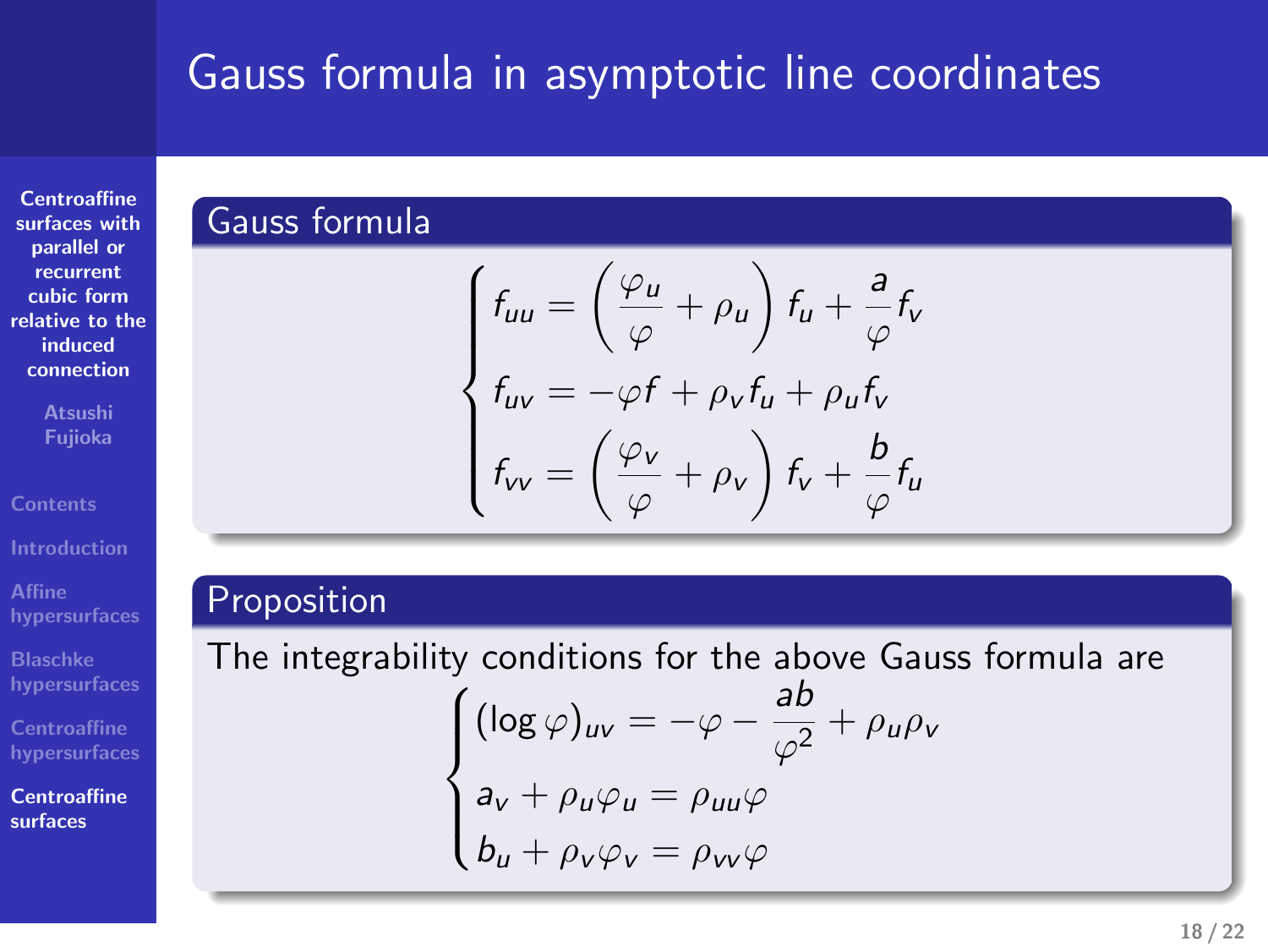### Covariant derivative of the cubic form

**Centroaffine surfaces with parallel or recurrent cubic form relative to the induced connection**

**Fujioka**

**Affine hypersurfaces Blaschke hypersurfaces Centroaffine hypersurfaces Centroaffine surfaces**

### Lemma

 $f: M^2 \to \mathbf{R}^3$ : an indefinite centroaffine surface

*∇*: the induced connection

*C*: the cubic form

*∇C* = 0 *⇐⇒* All the functions below vanish.

$$
-a_{u} + \frac{3a\varphi_{u}}{\varphi} + 6a\rho_{u}, \ -a_{v} + 3a\rho_{v} + 3\rho_{u}^{2}\varphi,
$$

$$
-b_{v} + \frac{3b\varphi_{v}}{\varphi} + 6b\rho_{v}, \ -b_{u} + 3b\rho_{u} + 3\rho_{v}^{2}\varphi,
$$

 $3a\rho_v + \rho_u\varphi_u - \rho_{uu}\varphi + 3\rho_u^2\varphi$ ,  $3b\rho_u + \rho_v\varphi_v - \rho_{vv}\varphi + 3\rho_v^2\varphi$ ,

$$
\frac{ab}{\varphi}+5\rho_{u}\rho_{v}\varphi-\rho_{uv}\varphi
$$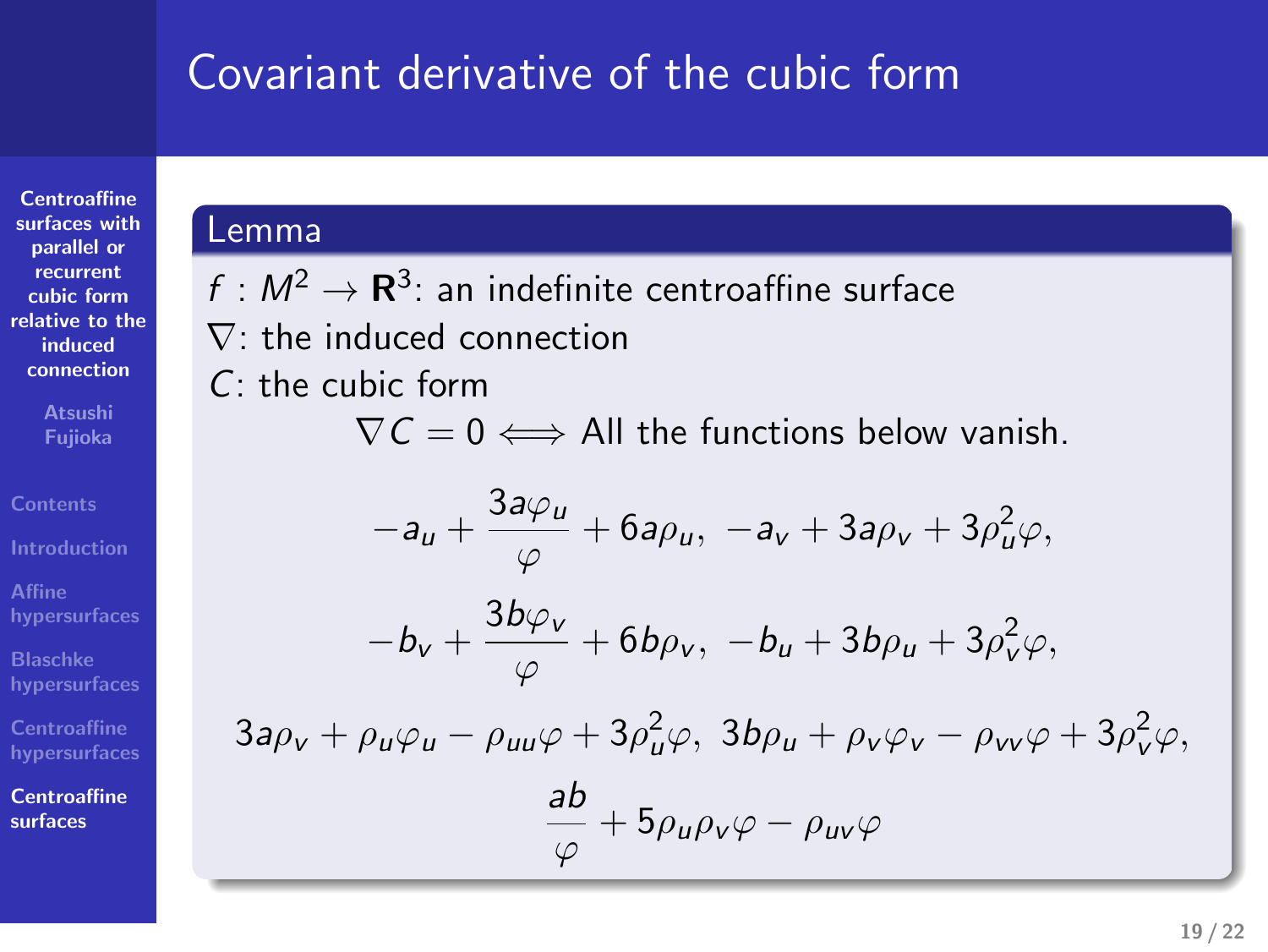## Main results

| <b>Centroaffine</b><br>surfaces with |  |
|--------------------------------------|--|
| parallel or                          |  |
| recurrent                            |  |
| cubic form                           |  |
| relative to the                      |  |
| induced                              |  |
| connection                           |  |
| <b>Atsushi</b><br>Fujioka            |  |
|                                      |  |

**Contents Affine hypersurfaces Blaschke hypersurfaces**

**hypersurfaces Centroaffine surfaces**

 $f: M^2 \rightarrow \mathbf{R}^3$ : a centroaffine surface *∇*: the induced connection

*C*: the cubic form

### Theorem 1 (F.-Hamamoto-Nakai)

 $\nabla \mathcal{C} = 0 \Longrightarrow f$ : a piece of a quadric centered at the origin (an ellipsoid or a hyperboloid)

### Proof

If *f* is indefinite, show that  $C = 0$  by use of the integrability conditions and the above Lemma.

Then *f* is a piece of a hyperboloid of one sheet centered at the origin.

If *f* is definite, similar argument as above shows that *f* is a piece of an ellipsoid or a hyperboloid of two sheets.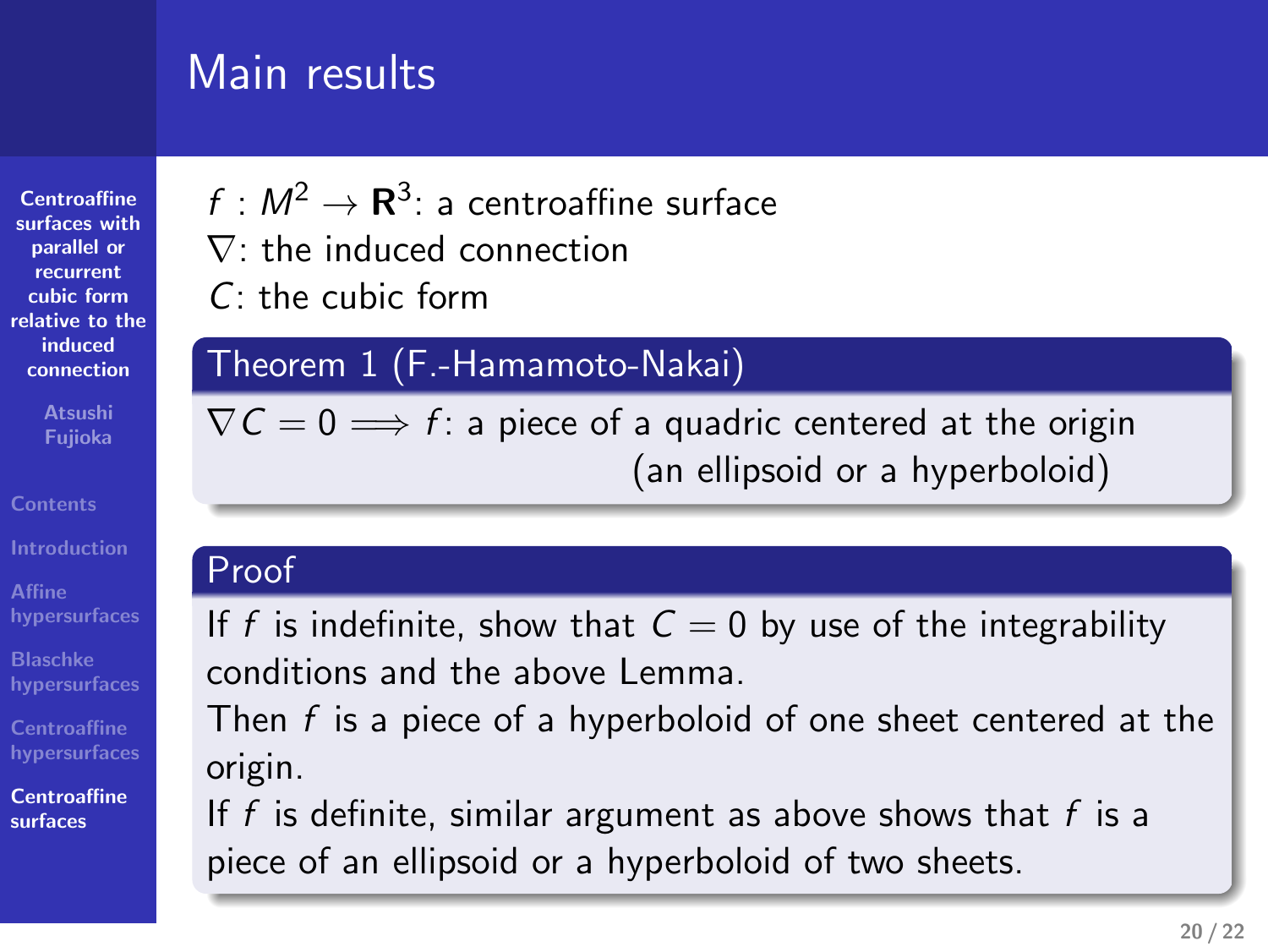## Main results (continued)

**Centroaffine surfaces with parallel or recurrent cubic form relative to the induced connection**

**Fujioka Contents**

**Affine hypersurfaces Blaschke hypersurfaces Centroaffine hypersurfaces Centroaffine surfaces**

- $f: M^2 \rightarrow {\bf R}^3$ : a centroaffine surface
- *∇*: the induced connection
- $\tilde{C}$ : the traceless part of the cubic form

### Theorem 2 (F.-Hamamoto-Nakai)

*C*˜: recurrent relative to *∇*:  $\tilde{\mathcal{C}}\neq 0$  &  $^{\exists}\sigma\in\Omega^1(M)$  s.t.  $\nabla\tilde{\mathcal{C}}=\sigma\otimes\tilde{\mathcal{C}}$ =*⇒ f* : a piece of a ruled surface given by  $f(x, y) = A'(x) + yA(x)$